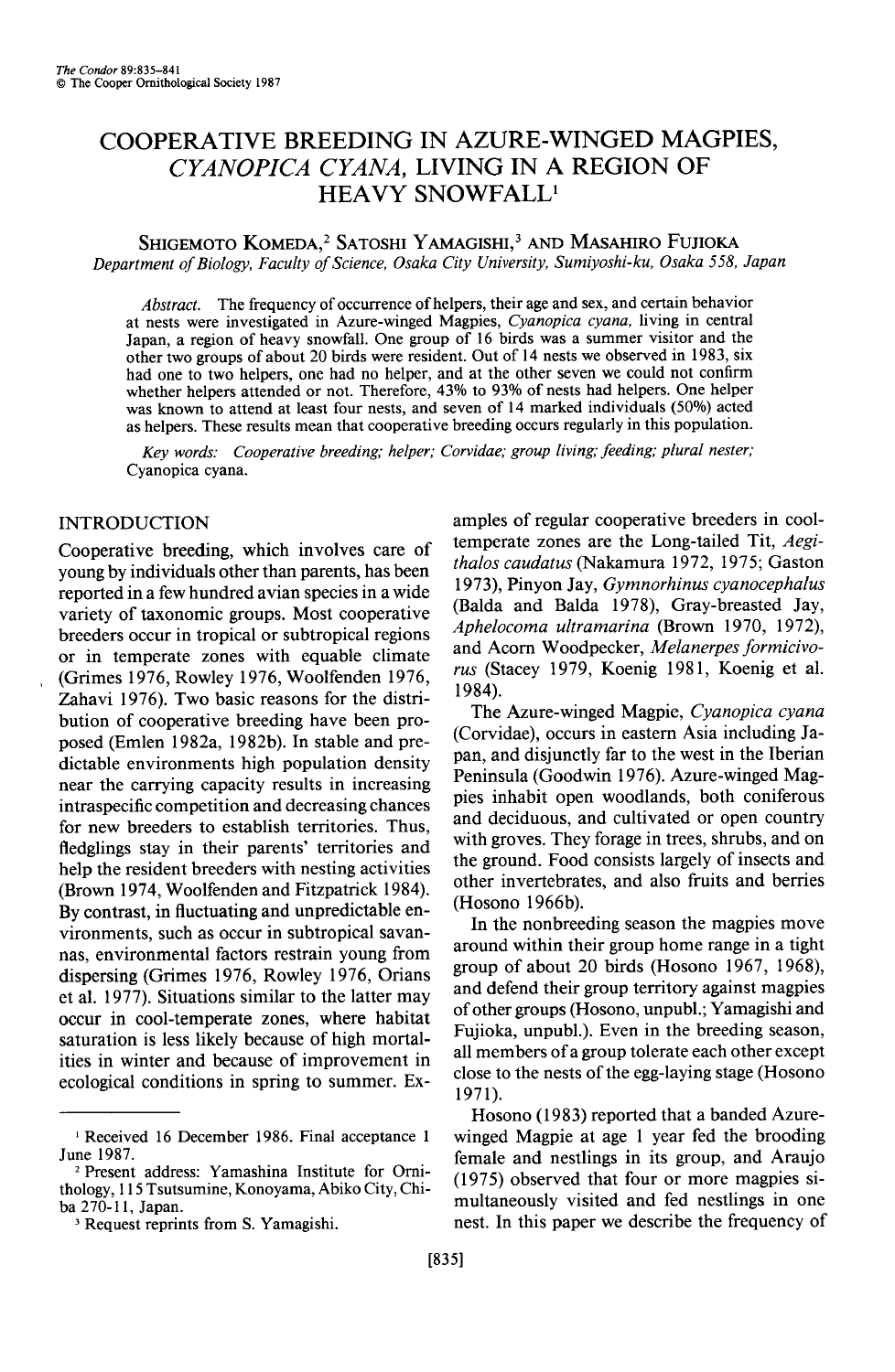

**FIGURE 1. The vegetation of the study area and approximate home ranges of observed groups of the Azurewinged Magpie showing locations of nests. Magpies did not use cultivated areas and grasslands. Nest numbers correspond to those in Figure 2 and Table 1.** 

**occurrence of helpers, their age and sex, and their behavior at nests in the Azure-winged Magpie. We wish to stress that regular cooperative breeding occurs even under severe winter conditions with heavy snowfall.** 

## **STUDY AREA AND METHODS**

**We studied the birds at the Iizuna Heights (36"43'N, 138'08'E; about 1,100 m above sea level), Nagano City, in central Japan. The study**  area (about 2.5 km  $\times$  2.5 km) was mainly cov**ered with scattered larch (Larix deptolepis), oak (Quercus serrata, Q. acutissima), and chestnut (Castanea crenata) trees, and Berchemia race-** **moss and Vitis coignetiae shrubs. Cultivated fields and several villas and ski lodges were scattered over the western half of the study area (Fig. 1). The magpies did not live in the surrounding larch woods which were 2 to 4 km wide, but did live beyond in villages at the foot of the heights.** 

**Snow covered the ground of the study area from December to early April. During the coldest season, January and February, snow fell almost every other day and the snowfall measured about**  one meter. Temperatures regularly fell to  $-7^{\circ}$ C **to - 8°C. In the hottest season, July and August,**  the temperature averaged 23.5°C (maximum **29.9"C, minimum 18.6"C). Precipitation totaled**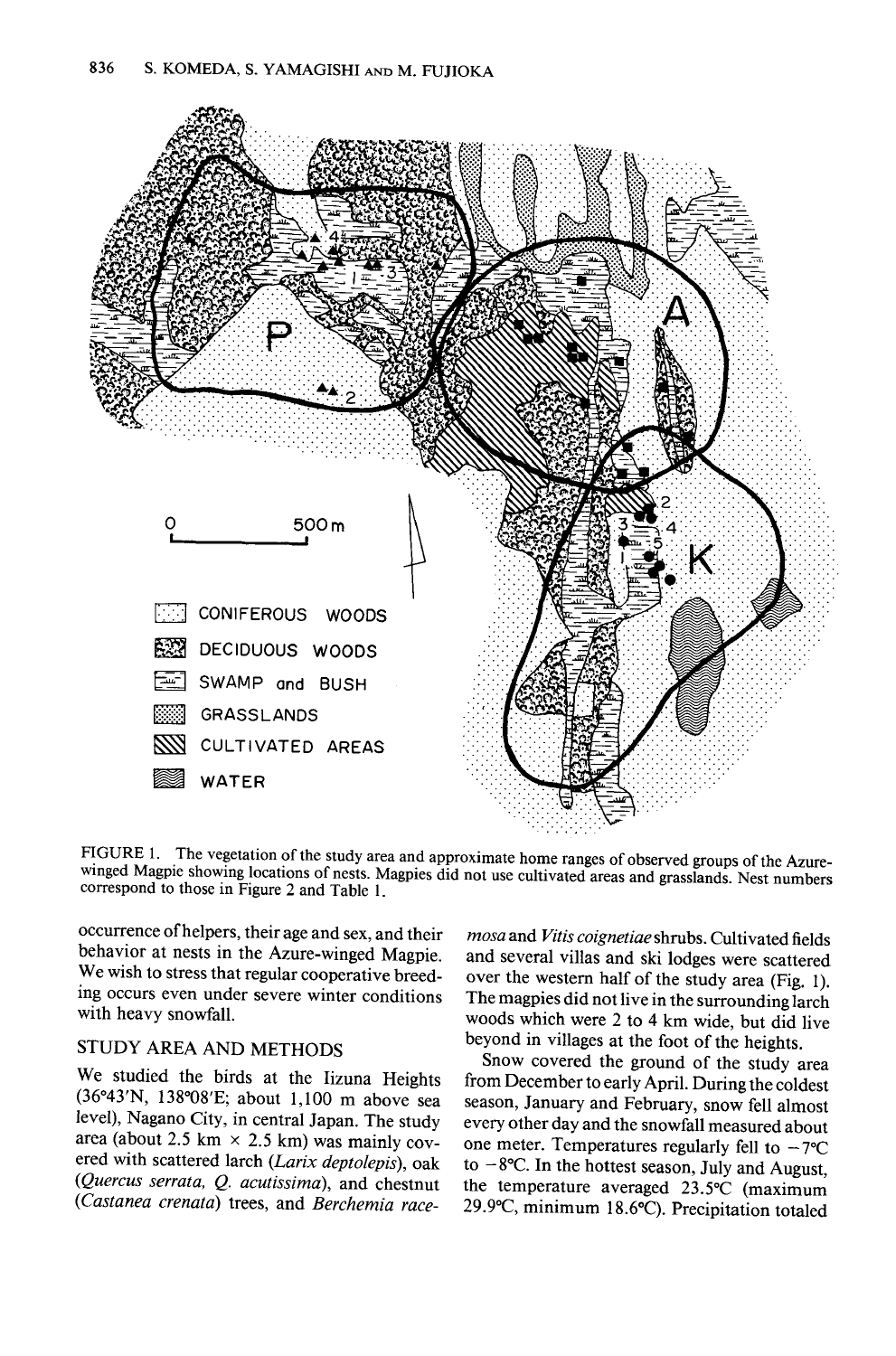|                |                    | No. of visits (%) <sup>b</sup> |        |          |          |              |           | Observation |
|----------------|--------------------|--------------------------------|--------|----------|----------|--------------|-----------|-------------|
| <b>Nest</b>    | Stage <sup>*</sup> | Male                           | Female | Helper-1 | Helper-2 | Total visits | Visits/hr | time (hr)   |
| K1             | EL                 | 75.0                           | 25.0   |          |          | 16           | 2.1       | 7.6         |
|                | IN                 | 37.5                           | 21.9   | 40.6     |          | 32           | 5.4       | 5.9         |
| K <sub>2</sub> | IN                 | 30.0                           | 35.0   | 35.0     |          | 27           | 3.5       | 7.7         |
|                | LN                 | 29.7                           | 51.9   | 18.5     |          | 30           | 4.0       | 7.6         |
|                | FL                 | 35.3                           | 41.2   | 20.6     | 2.9      | 39           | 5.6       | 7.0         |
| P <sub>1</sub> | LN                 | $66.0^\circ$                   |        | 25.5     | 8.5      | 70           | 9.3       | 7.5         |
| P <sub>2</sub> | NB                 | 47.9                           | 62.0   | 2.8      | 1.4      | 85           | 6.2       | 13.8        |
| K3             | IN                 | 35.7                           | 57.1   | 7.1      |          | 22           | 2.9       | 7.5         |
|                | EN                 | 59.7                           | 37.7   | 2.6      |          | 93           | 6.2       | 15.0        |
| K4             | LN                 | 96.3c                          |        | 3.7      |          | 27           | 3.6       | 7.5         |
| P <sub>3</sub> | IN                 | 50.0                           | 50.0   |          |          | 25           | 3.4       | 7.3         |
|                | EN                 | 47.1                           | 52.9   |          |          | 18           | 2.9       | 6.3         |
| Pooled         | 86.0               |                                | 14.0   |          | 484      | 4.8          | 100.7     |             |

**TABLE 1. Contribution of parent and helper Azure-winged Magpies to feeding nestlings. Nest names correspond to those in Figures 1 and 2.** 

\* Abbreviated as follows: NB = Nest-building, EL = Egg laying, IN = Incubation, EN = Early nestling, LN = Late nestling, FL = Fledging day.<br>\* Visits by unknown individuals are excluded from the calculation of the percentag

**C** Both the parents were unbanded.

**1,083.5 mm in 1983. In winter, magpies fed on garbage discharged from the Iizuna skiing resort, as well as wild berries, such as Berberis sp. and Phellodendron amurense.** 

**A total of 26 magpies was captured by mist nets and clap nets before the onset of their breeding, from March to May 1983. They were released after attaching unique color bands to all and wing tags to some birds. Although many birds remained unbanded at the end of May, we did not try to capture them in order to reduce disturbance of their breeding activities. The earliest nest was begun on 25 May.** 

**We designated the birds that had dull blue primary coverts tipped with white as "yearlings," but we could not distinguish some that may have molted to adult type by the first spring (Svensson 1984). Individuals that incubated eggs were regarded as females and their mates were those that attended nests and females throughout building and laying periods (Hosono 1966a). Sexes of nonbreeding individuals could not be determined. Out of the 26 banded birds, 19 stayed in the study area in the breeding season of 1983. The fates of the other seven birds were unknown.** 

**We made extensive daylight observations during building, laying, incubating, early nestling, and late nestling stages at 14 of 33 nests detected. We could not confirm the caring individuals at seven nests of the 14 because unbanded magpies**  were involved. Successful, continuous nest ob**servations were made at the seven nests of two focal groups (see below) for 10 1 hr ( 12 nest-days)**  **from 21 May to 31 August 1983 (Table 1). By definition the early nestling stage extends from first hatching (day 0) to day 6 and the late nestling stage extends from day 13 through the day before fledging, which occurs at about day 18 (Hosono 1966a).** 

#### **RESULTS**

#### **NEST DISTRIBUTION**

**Three groups (A, K, P) lived in the study area during the 1983 breeding season. Each individual lived within the home range of its own group (about 100 ha; Fig. 1).** 

**Distances between one nest and the next ranged from 15 m to 400 m with an average of 85.3**   $m \pm 89.4$  SD ( $n = 33$  nest-dyads). We regarded **two nests as "synchronous" when the nest-building and/or egg-laying stages overlapped with each other. Thirteen of the 33 nests detected had synchronous nest(s) within 100 m. Whereas, for eight other nests there was no synchronous nest within 100 m. The other 10 nests were located less than 100 m apart, but their breeding was not synchronous.** 

## **GROUP MEMBERS**

**Before and after the breeding season, group K was found at the foot of the mountains about 2 km from the study area. We suggest that group K was only a summer visiting group in our study area. At the beginning of the breeding season this group comprised 15 or 16 birds, including seven**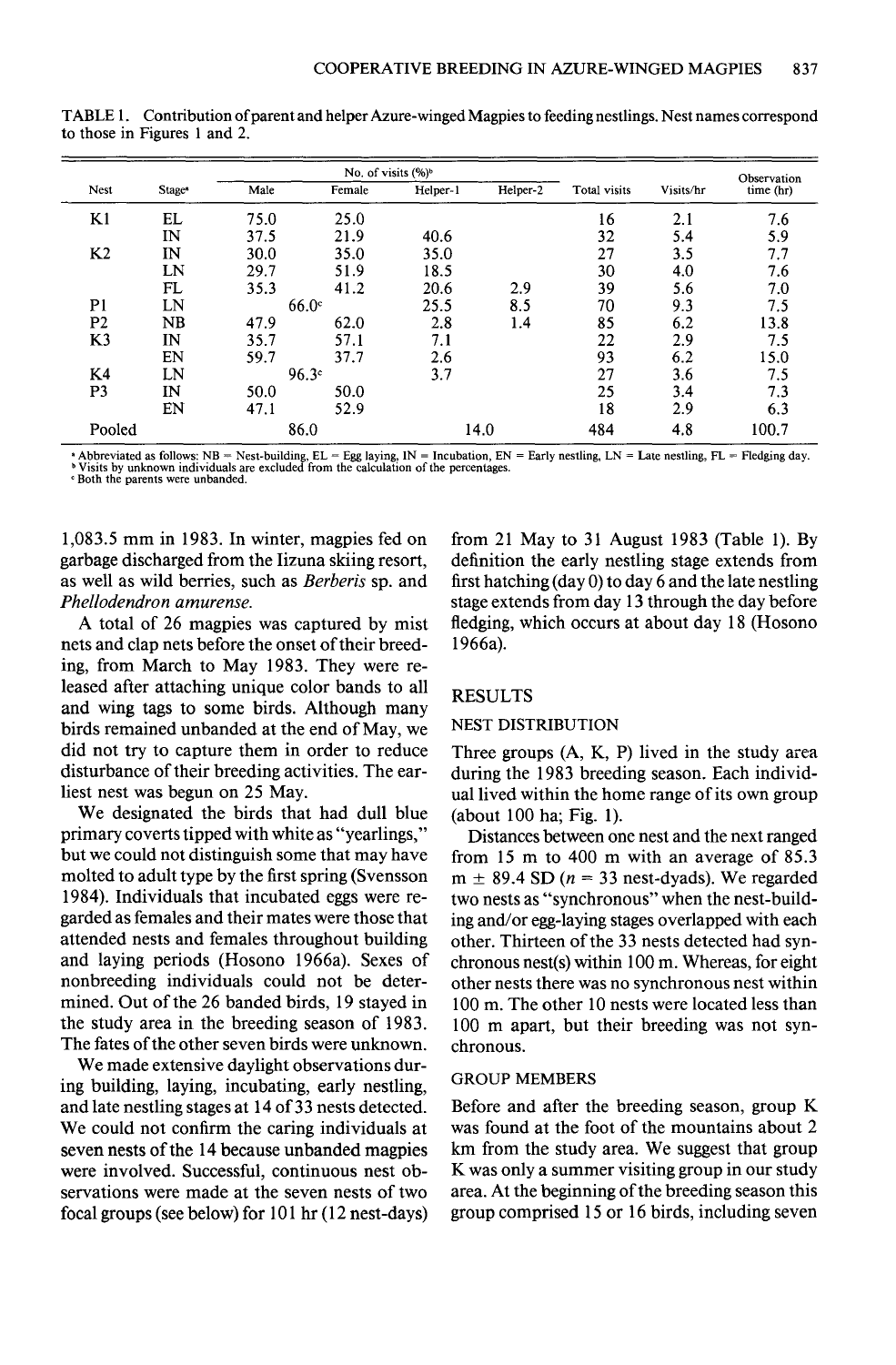

**FIGURE 2. Intra-group pairing and helping relationships in two focal groups of the Azure-winged Magpie. A = adults and Y = yearlings. Thick arrows, thin ones, and broken ones express frequent helping, rare helping, and helping outside nests, respectively.** 

**banded birds. Of the banded birds, four were adults, three males and one female, and three were yearlings, one female and two of unknown sex (Fig. 2). All four adults and one female yearling bred, while two yearlings did not breed. In this group, at least four pairs attempted to breed eight times (Fig. 2). In the middle of June, the known female yearling (RBR) disappeared after the abandonment of her first nest, and one of the unknown sex adults (WLW) immigrated into group K from group P at the beginning of August. Only these banded birds changed groups (Fig. 2).** 

**Group P consisted of about 20 birds, including seven banded ones. Of the latter, four were adults, two males and two of unknown sex, and three were yearlings, one male, one female, and one of unknown sex. The four banded known-sex magpies bred; the other three did not (Fig. 2). Three pairs in which at least one member was banded, and two or more pairs in which both members were not banded, bred in this group. Changes of**  **membership by banded birds were not observed except for the emigration of one (WLW) which disappeared in mid-May and was later found in group K (Fig. 2).** 

**We excluded group A from continuous nest observation because only three of its 20 birds were banded.** 

#### **ROLES OF HELPERS AT NESTS**

**Both sexes built nests, but only the female incubated and the male fed her. At the seven nests observed continuously, no helper was seen at one nest (P3), one helper visited two nests (Kl and K4), and two helpers visited four nests (K2, K3, Pl, and P2) (Table 1). Helpers participated in carrying nest materials, constructing nests, feeding incubating and brooding females, feeding nestlings and fledglings, and removing fecal sacs. They did not participate in egg laying, incubating, or brooding. We exclude mobbing predators**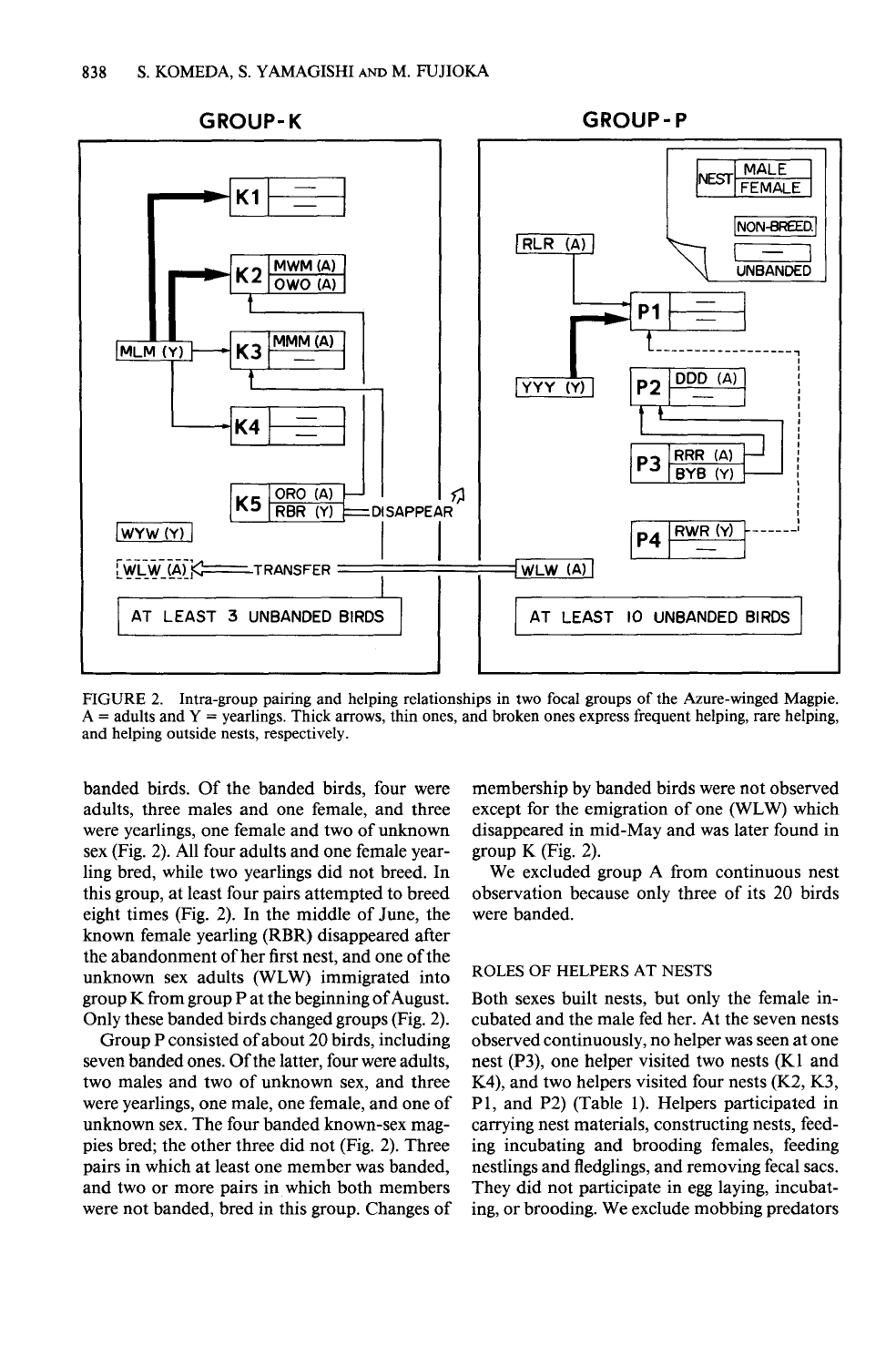**from helping at the nest, because this behavior occurred in many places far from nest sites.** 

**The number of nest visits by parents and helpers is shown for the two focal groups (Table 1). Three nests (K2, Pl, and P2) had two helpers on the same day. In two of the three nests, one helper**  often visited (MLM and YYY, respectively), **while the other rarely visited (OR0 and RLR, respectively). While at the remaining nest, both (RRR and BYB) rarely visited.** 

**The individuals and/or number of helpers, and the frequency of nest visiting were different from day to day at a particular nest (Table 1). At nest Kl, no helpers attended in the egg-laying stage, but a helper (MLM) frequently visited in the incubation stage. At nest K3, two helpers (unbanded and MLM) rarely visited in incubation and early nestling stages, respectively. On the other hand, helper MLM frequently visited nest K2 on all the observed days, during incubation and the late nestling stages, and on the day of fledging.** 

#### **HISTORIES OF HELPERS**

**A total of seven banded birds acted as helpers in groups K and P. Here we describe their activities during the breeding season (see Fig. 2 and Table 1 for all instances in this section). Three helpers, two yearlings (MLM, YYY), and an adult (RLR), did not breed for themselves, but only helped breeding activities of the group members.** 

**A pair (male RRR, female BYB) of group P helped to construct nest P2 at the end of May and then they nested alone at the end of July. No helpers came to their nest (P3).** 

**A yearling female (RBR) of group K disappeared while she was building a nest. About a month later, her mate (ORO) fed one of the nestlings of nest K2 once on the day of fledging.** 

**Another instance of helping was recorded outside nests. Nestlings in a nest (P4) of group P were preyed upon in the late nestling stage. Five or 6 days after this accident, the male parent, a yearling (RWR), associated with and fed fledg**lings of nest P<sub>1</sub>, the only successful family in the **group.** 

**Six of the seven helpers helped only at one nest. By contrast, MLM in group K visited all four nests in its group for which we could confirm the caring individuals. MLM frequently visited nests Kl and K2, and rarely visited nests K3 and K4. On 23 July MLM fed a nestling at nest K3, then successively went to nest K2, which was** 

**about 24 m away, and fed a nestling. Some nonbreeders, WYW (yearling) of group K and WLW (adult) of group P, neither bred for themselves nor helped any birds. The latter bird transferred to group K in the middle of the breeding season as mentioned earlier.** 

## **INTERACTIONS BETWEEN NEST VISITORS**

**Helpers to nest P2 (RRR and BYB) never visited the nest together with the breeders (DDD and an unbanded female). On 27 May, a helper (BYB), which had been sitting on nest P2 and arranging the nest materials, left the nest as soon as she heard the call of another magpie. Two seconds later, the breeding pair came up to the nest.** 

**MLM visited nest K3 only twice in the early nestling stage. This bird fed the nestlings with fully-stretched neck, perching apart from them, and then flew quickly away without waiting for a fecal sac. During one of these two feedings, the male breeder (MMM) visited the nest almost simultaneously. MLM waited about 30 cm from the nest while the male breeder fed, and looked in the other direction as if nothing were happen**ing. About 90 sec after MMM departed from the **nest, MLM landed on the nest rim and quickly fed a nestling.** 

**In contrast, MLM frequently visited another nest (K2), and his behavior at the nest was not distinguishable from that of the breeders. He removed fecal sacs during at least four of five visits in the late nestling stage. Furthermore, in two instances, MLM perched on the nest rim together with the female breeder (OWO) and fed a nestling.** 

**In the incubation stage, MLM visited nests Kl and K2 and fed the incubating female as frequently as each male breeder did, but MLM never visited these two nests together with each male breeder. In one case, MLM visited nest Kl with food during the breeders' absence, but the pair soon returned to the nest, and the male breeder repelled MLM. As soon as the male breeder flew away, MLM came to the nest again and fed the female breeder that had begun to incubate.** 

#### **NONHELPING VISITS**

**We witnessed two visits by nonparental conspecifics without food being delivered. In one instance, the male breeder of nest Kl (MMM) approached the adjacent nest (K2) and peered at the incubating female (OWO). The female ut-**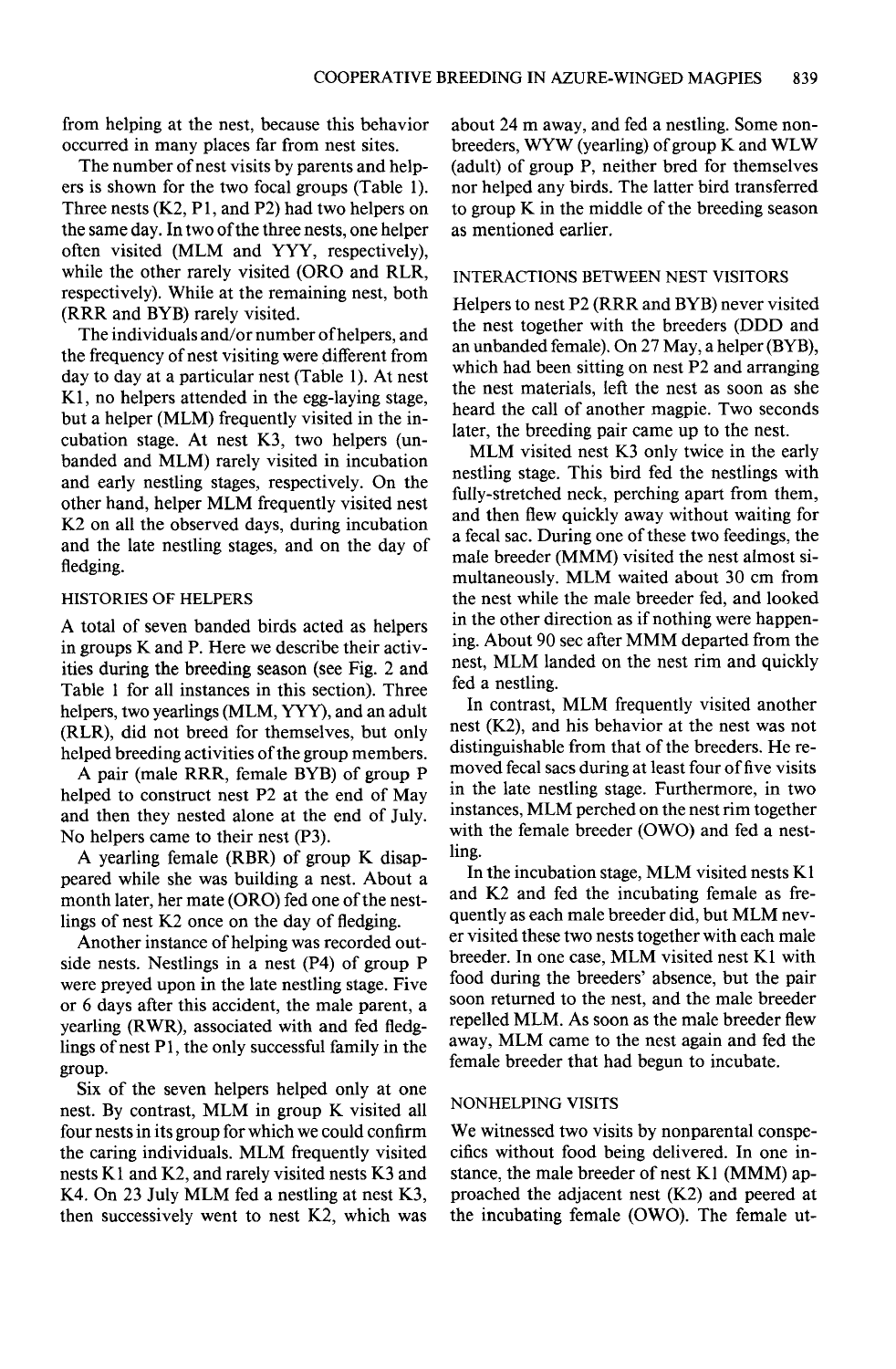**tered begging calls, but MMM flew away without feeding.** 

**In the second instance, OWO came to the adjacent nest (K3) and peered at the incubating unbanded female. She dashed off the nest and chased OWO and another bird (probably the mate of OWO) for about 10 m. Because feathers flew during this encounter, some physical contacts probably occurred.** 

## **DISCUSSION**

**Out of 14 nests we observed, six had one to two helpers, one had no helpers, and in the other seven nests we could not confirm whether helpers attended or not. Therefore, 43% to 93% of nests had helpers. The same individual (MLM) helped at four different nests. Therefore, out of the 14 marked individuals in the two focal groups, at least seven (50%) were helpers. Among these helpers, two (MLM and YYY) visited three nests as frequently as parent birds did (Table 1). We conclude that helping is regular in this population of Azure-winged Magpies.** 

**The social organization of the Azure-winged Magpie seems to be similar to that of the Graybreasted Jay. Both species have group territories and plural breeding with separate nests, and both species live in stable groups throughout the year. Differences exist in group size and in the extent of helping. Ordinary group size is eight to 45**  birds with an average of 22.9  $(n = 45 \text{ groups})$ **Hosono 1968) in the Azure-winged Magpie, being larger than the five to 22 birds reported for the Grey-breasted Jay (Brown and Brown 1985). The nests of magpies frequently were clustered, but those of the jays only rarely (Brown 1963, pers. comm.). More pairs (four to five) breed per group in the Azure-winged Magpie than in the Greybreasted Jay (one to three pairs; Brown 1972). Both the number of helpers per nest and the frequency of visits by helpers are small in the Azure-winged Magpie. No magpie helped another nest when it had its own active nest. In contrast, not only almost all nonbreeding Grey-breasted Jays but also some breeders help all the nests of the group (Brown 1970, 1972). Furthermore, three of six marked magpies attempted to breed at age 1 year in this study, but yearling Greybreasted Jays never bred (Brown 1972).** 

**The two types of helpers correspond well to their behavior patterns at nests. Frequently-visiting helpers contributed considerably to feeding nestlings and attending females, and were very**  **calm when visiting nests. In contrast, rarely-visiting helpers seemed not to contribute as feeders. They were nervous and seemed to avoid encounters with parent birds during nest visits. It should be noted that nonfeeding visits by the rare visitors were observed and that the same helper (MLM) acted as a frequently-visiting helper and a rarely-visiting one (Fig. 2).** 

**Because three yearling magpies bred and an adult acted as a helper, we suggest that factors other than age affect a bird's status.** 

**The most widespread hypothesis on ecological correlates of cooperative breeding is habitat saturation, in which young are restrained from dispersal and breeding (Brown 1974, Woolfenden and Fitzpatrick 1984). Similarly, Koenig and Pitelka (198 1) stress that a scarcity of marginal habitat selects against dispersal of young. The regular occurrence of cooperative breeding in the Azure-winged Magpie may contribute to this discussion because it lives in zones of cool temperatures where environmental changes are predictable but rather severe. The magpie does not necessarily show K-selected attributes. For example, its clutch size averages 6.4 (Hosono 1966a) and yearling Azure-winged Magpies sometimes bred by themselves in this study. Of the three groups studied, at least one (group K), in which helpers appeared most frequently, migrated seasonally. In other regions, short-distance migration is not rare in the Azure-winged Magpie (pers. observ.). Therefore, K-selected attributes and a completely sedentary existence may not be necessary for the occurrence of helpers.** 

## **ACKNOWLEDGMENTS**

**We express our special thanks to Jerram L. Brown for his useful comments on and critical revision of an earlier draft of the manuscript. We also thank Kenzo Haneda and Hiroshi Nakamura for their continuous encouragement and advice during this study, Tetsuo Hosono and Noboru Yabe who helped us with the field work, Shunji Harada who helped with obtaining literature, and the referees, Glen E. Woolfenden and Peter B. Stacey. We thank Hideko Yamaguchi, without whom this study could not have been undertaken. This study was supported partly by a grant-in-aid for Special Research on Biological Aspects of Optimal Strategy and Social Structure from the Japan Ministry of Education, Science and Culture.** 

#### **LITERATURE CITED**

- **ARAUJO, J. 1975. Estudios sobre el rabilargo (Cvanopica cyana) en una colonia de cria de Avila. Ardeola 21:469-485.**
- **BALDA, R. P., AND J. H. BALDA. 1978. The care of**